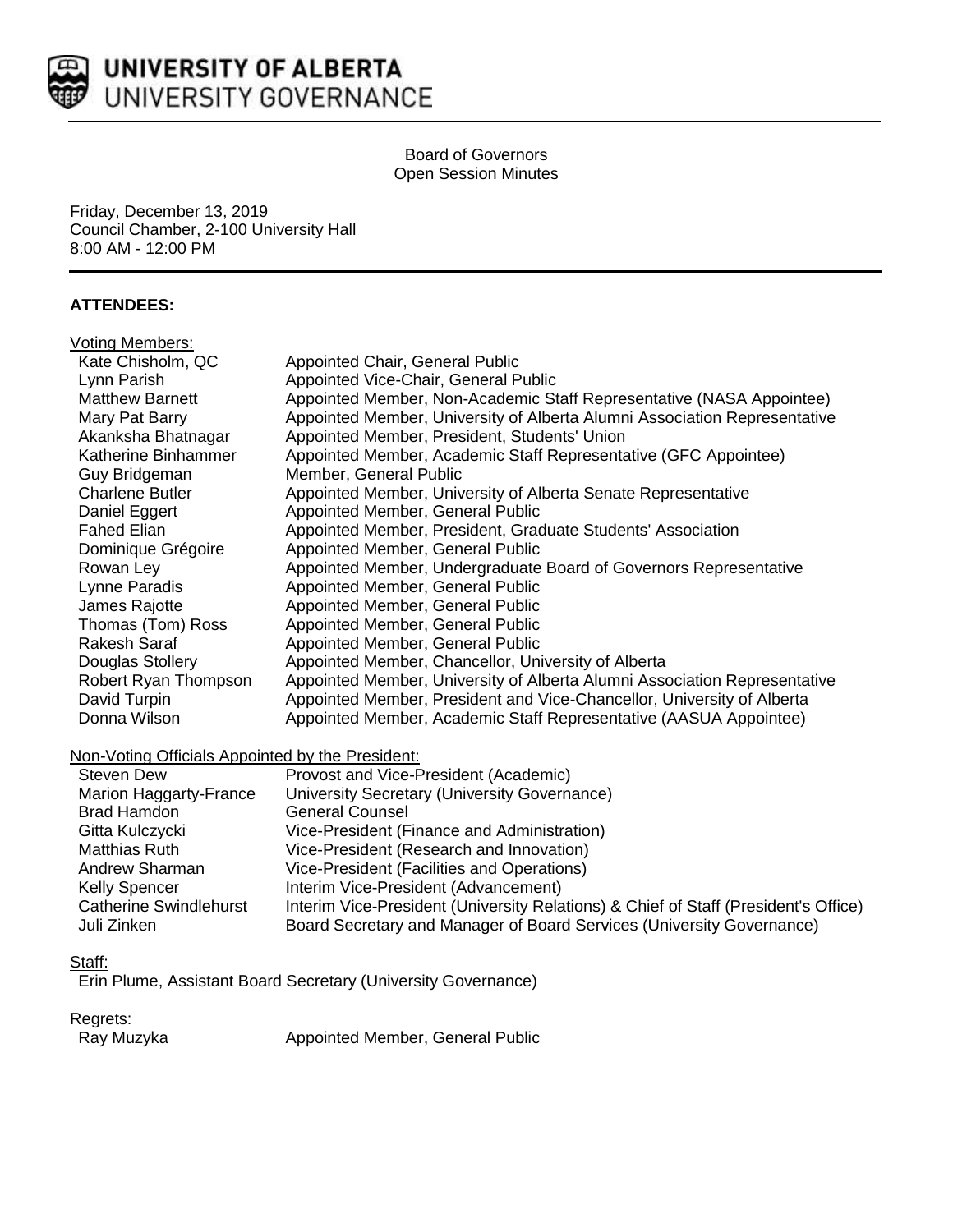## **OPENING SESSION**

1. *Chair's Session*

*Presenter(s)*: Kate Chisholm

1a. Call to Order and Confirmation of Quorum

*Presenter(s)*: Kate Chisholm

The Chair called the Open Session to order at 10:30 am. The Board Secretary confirmed that the attendance constituted quorum.

## 1b. *Approval of Open Session Agenda*

Materials before members are contained in the official meeting file.

*Presenter(s)*: Kate Chisholm

The Chair welcomed members and guests, and informed members of one change to the agenda: that Item 6, *Non-endowed Investment Pool - Income/Reserve Transfer*, would be considered prior to Item 5.

The motion was moved and seconded.

| THAT the Board of Governors approve the Open Session agenda, as revised. |  |
|--------------------------------------------------------------------------|--|
|--------------------------------------------------------------------------|--|

**CARRIED**

### 1bi *Review of Consent Agenda*

*Presenter(s)*: Kate Chisholm

The Chair invited members to inform her if there were any requests to remove an item from the Open Session Consent Agenda. There were no requests.

# 1c. Conflict of Interest - Opportunity for Declaration

### *Presenter(s)*: Kate Chisholm

The Chair invited members to declare any conflicts of interest. No conflicts were declared.

### 1d. Chair's Remarks

*Presenter(s)*: Kate Chisholm

The Chair welcomed new Board member, Dr Guy Bridgeman, to his first Board of Governors' meeting, noting that Dr Bridgeman was appointed as a Public Member for a three-year term on November 26, 2019.

The Chair then provided an update on the Presidential search, noting that she was pleased with the committee's progress.

Finally, the Chair indicated that, earlier in the meeting, the Board of Governors had discussed and approved a motion endorsing administration's plans for the required in-year budget cuts for 2019-2020.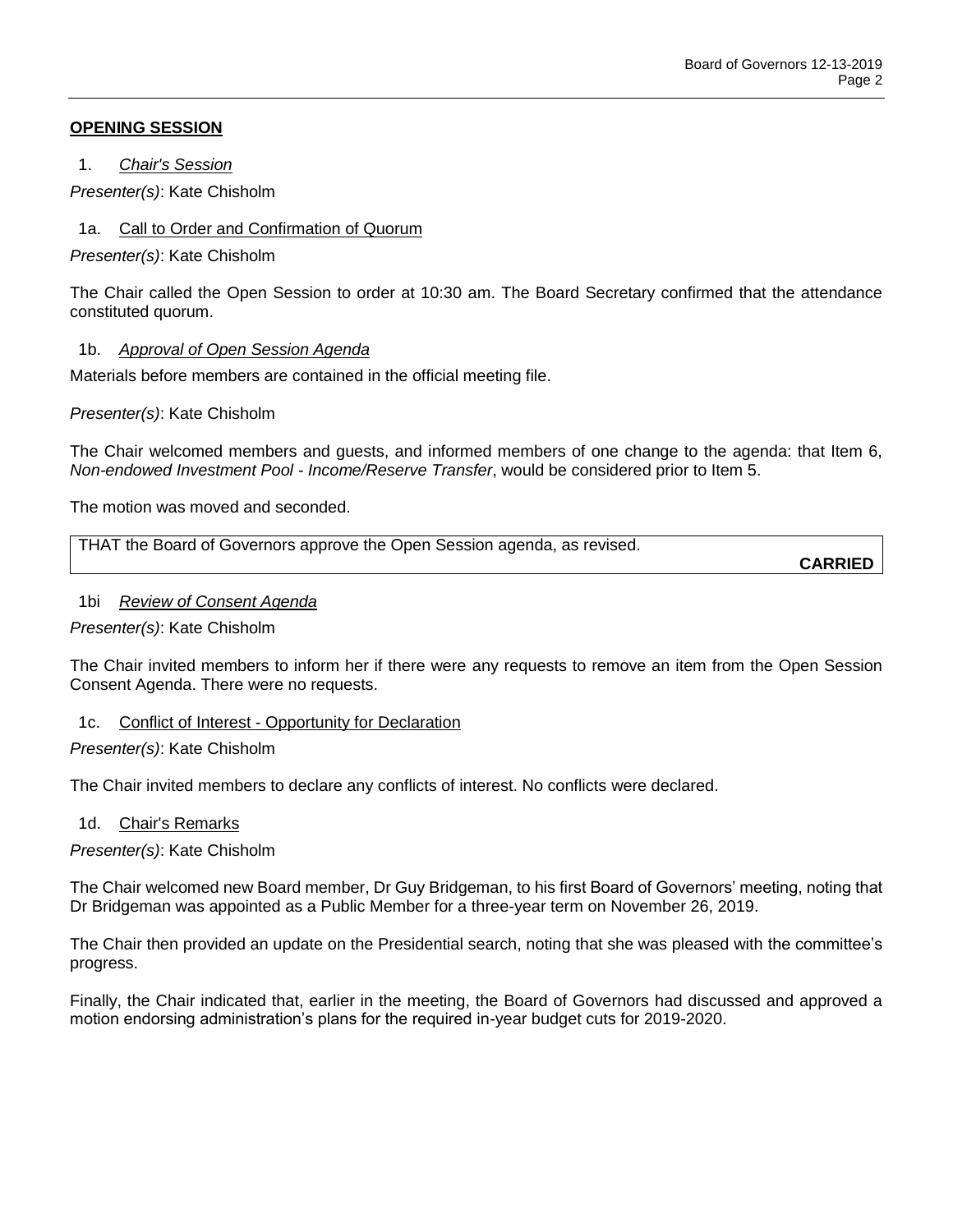### 2. *Report of the President Board / GFC / Senate Summit Update*

Materials before members are contained in the official meeting file.

# *Presenter(s)*: David Turpin

## *Discussion*:

In addition to his written report, Dr Turpin provided verbal remarks on plans for the January 24, 2020 Joint Summit of the Board of Governors, General Faculties Council, and the Senate, noting that the summit would focus on performance-based funding with guest speakers Alex Usher, President of Higher Education Strategy Associates, and Cheryl Poth, Professor, Measurement, Assessment and Evaluation in the Faculty of Education.

He also briefed members on the October 31, 2019 budget campus forum and administration's efforts to deal with budget reductions, including a change to the President's annual holiday party to partner with students and focus on student financial aid. He thanked the presidents of the Graduate Students' Association and Students' Union for their support of the event.

The President also briefed the Board on recent and forthcoming senior leadership changes, noting the resignation of Vice-President (Research and Innovation) Matthias Ruth. He spoke of Dr Ruth's accomplishments and thanked him for his time at the university. He then noted the appointments of Interim Vice-President (Research and Innovation) Walter Dixon, Interim Vice-President (University Relations) and Chief of Staff Catherine Swindlehurst, Vice-Provost and University Registrar Melissa Padfield, and Dean of Law Barbara Billingsley.

## 3. Report of the University Secretary

*Presenter(s)*: Marion Haggarty-France

### *Discussion*:

The University Secretary noted that this meeting was the last Board meeting of the decade, and reminded members of where the university was in 2009, with the H1N1 outbreak and discussions regarding streamlining. She emphasized the importance of governance and lessons to be learned from past governance decisions, including the budget cuts of the 1990s, noting that with its recent governance transformations, the University of Alberta was in good shape to handle difficult discussions and decisions going forward.

The University Secretary then encouraged members to find opportunities to reflect and continue their governance education, thanking those members who attended the Field Law Summit in November, and reminding members to take advantage of local sessions available through the Institute of Corporate Directors.

# **CONSENT AGENDA**

### 4. *Motion to Approve / Receive the Consent Agenda*

Materials before members are contained in the official meeting file.

*Presenter(s)*: Kate Chisholm

### *Action Items – to approve*

- 4a. Approval of the Open Session Minutes of October 18, 2019 *Report of the Audit and Risk Committee*
- 4b. Minors in University Programs Policy Suite *Report of the Finance and Property Committee*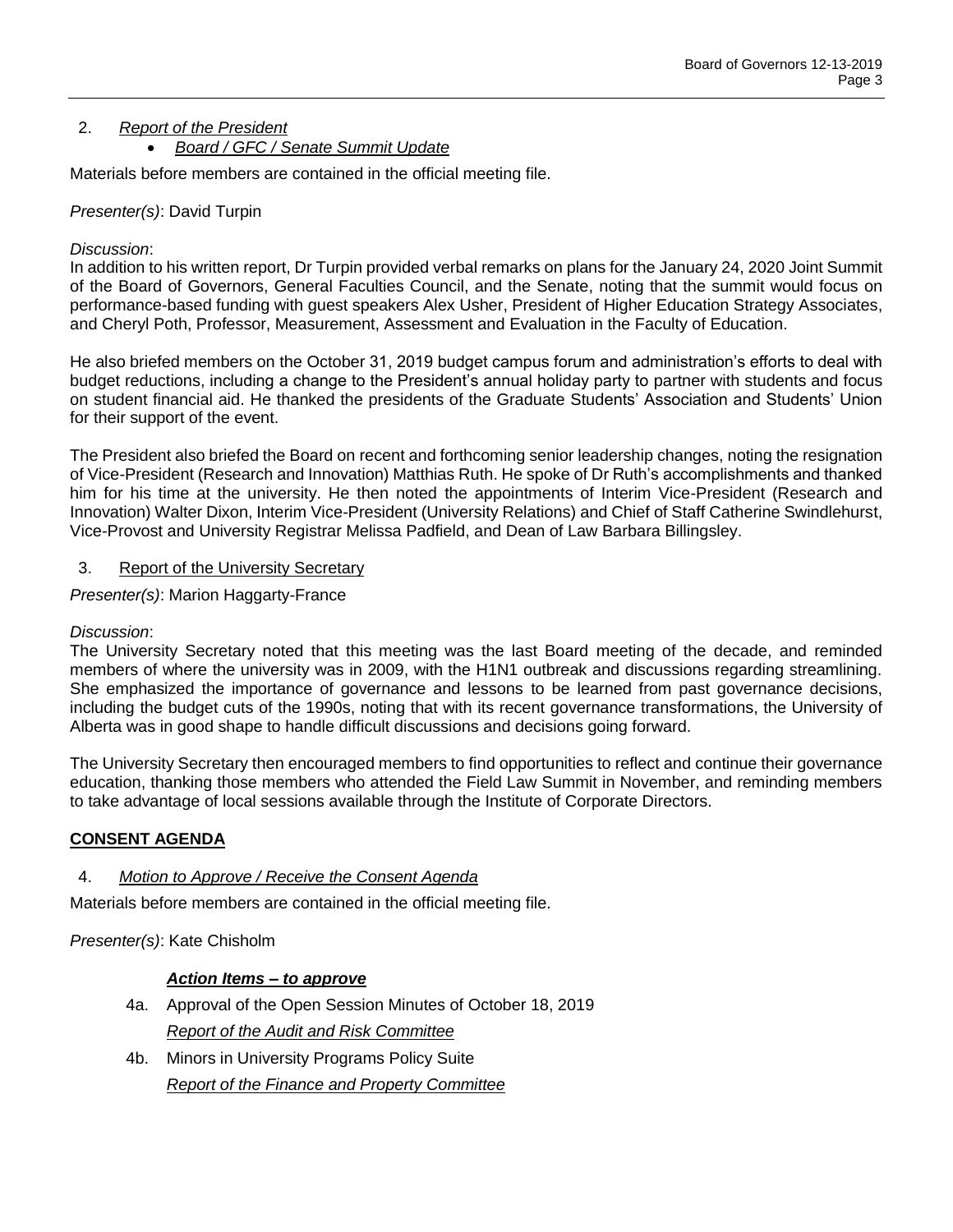- 4c. Rescission of Motion: Land disposition: Long-Term Lease (Utility Right-of-Way) University of Alberta Botanic Garden (2018)
- 4d. Rescission of Motion: Land disposition: Long-Term Lease (Utility Right-of-Way) Mattheis Ranch (2018)
- 4e. Rescission of Motion: Land Disposition: Right-of-Way University of Alberta Mattheis Ranch (2019)

*Report of the Learning, Research, and Student Experience Committee*

4f. Student Financial Support Policy Suite

## *Information Reports - to receive*

- 4g. Action Arising from Previous Meetings
- 4h. Report of the Audit and Risk Committee
- 4i. Report of the Finance and Property Committee
- 4j. Report of the Governance Committee
- 4k. Report of the Human Resources and Compensation Committee
- 4l. Report of the Investment Committee
- 4m. Report of the Learning, Research, and Student Experience Committee
- 4n. Report of the Reputation and Public Affairs Committee
	- Presidential Transition Committee

### *Regular Reports*

- 4o. Chancellor's Report
- 4p. Alumni Association
- 4q. Students' Union (including 2018-19 Financial Statements)
- 4r. Graduate Students' Association
- 4s. Association of Academic Staff
- 4t. Non-Academic Staff Association
- 4u. General Faculties Council
- 4v. Board Chair Report

The motion was moved and seconded.

THAT the Board of Governors approve the action items and receive the information reports on the Open Session Consent Agenda.

**CARRIED**

### **ACTION ITEMS**

*Report of the Finance and Property Committee*

*Presenter(s)*: Charlene Butler

6. Non-endowed Investment Pool - Income/Reserve Transfer

Materials before members are contained in the official meeting file.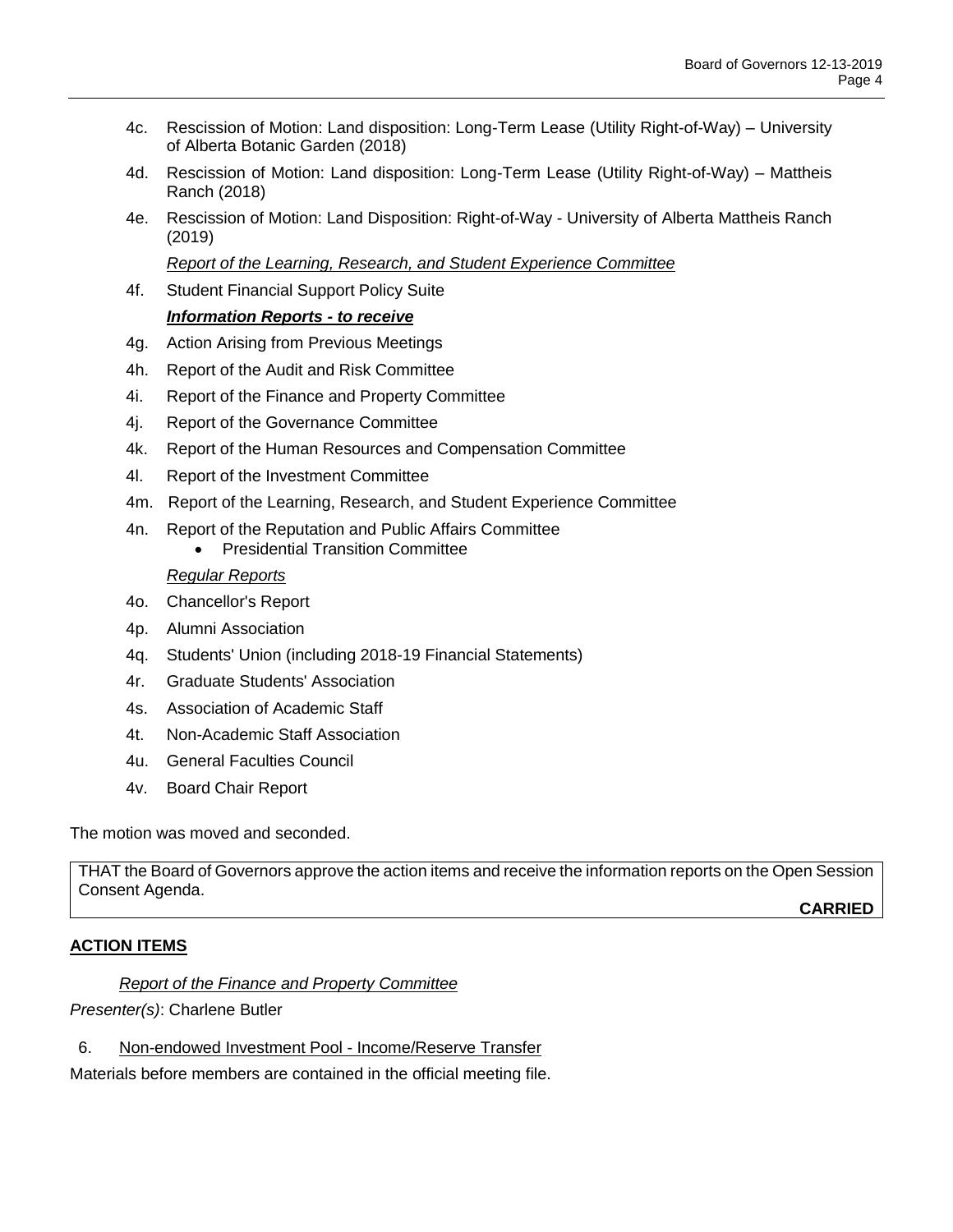# *Presenter(s)*: Gitta Kulczycki

*Purpose of the Proposal*: To approve a transfer of \$15 million additional funds to the University of Alberta 2019- 20 Operating Budget, sourced from non-endowed investment income and the non-endowed investment reserve.

#### *Discussion*:

Ms Kulczycki presented the proposal to transfer \$15 million in additional funds to the 2019-2020 operating budget from income investment funds. She explained that an investment income reserve fund, approved by the Board of Governors in December of 2018, currently held \$55 million, and that this transfer would delay seeding of the strategic initiatives fund, approved by the Board on the same date, by approximately one year.

The motion was moved and seconded.

THAT the Board of Governors, on the recommendation of the Board Finance and Property Committee, approve the transfer of \$15 million additional funds to the University of Alberta 2019-20 Operating Budget, sourced from non-endowed investment income and the non-endowed investment reserve.

**CARRIED**

## **DISCUSSION ITEMS**

### *Report of the Finance and Property Committee*

*Presenter(s)*: Charlene Butler

#### 5. Budget Briefing

Materials before members are contained in the official meeting file.

*Presenter(s)*: Steven Dew; Gitta Kulczycki

*Purpose of the Proposal*: To review the plan to absorb the provincial budget reduction in the current fiscal year.

#### *Discussion*:

Ms Kulczycki provided an overview of budget reductions to the Campus Alberta Grant and the elimination of Infrastructure Maintenance Program funding (IMP) for 2019-20. She briefed members on plans to deal with these reductions, noting that the funding reduction would be absorbed as much as possible at the institutional level, with the remainder distributed to faculties and support units as one-time cuts for 2019-20, and that infrastructure maintenance projects would be cancelled.

Dr Dew presented the university's plans for the 2020-21 budget, reminding members that the 2019-20 grant reduction would be incorporated into the 2020-21 budget as base cuts, in addition to any further reductions announced in the 2020-21 provincial budget. He informed members that the university was planning for a five percent reduction to grant for three years, with a small amount offset by tuition rate increases, and briefed members on the development of a budget tool to analyze the interaction of revenue generation and expenditure reduction levers.

Dr Dew then presented three high-level budget scenarios: cutting costs, which would have a negative impact on community, research, and teaching; growing revenue through expanding enrolment; and a combination of the cut and growth scenario, which would be less aggressive but mean longer recovery of revenues. He noted that, following consultation with the Finance and Property Committee, administration had decided to pursue the third scenario.